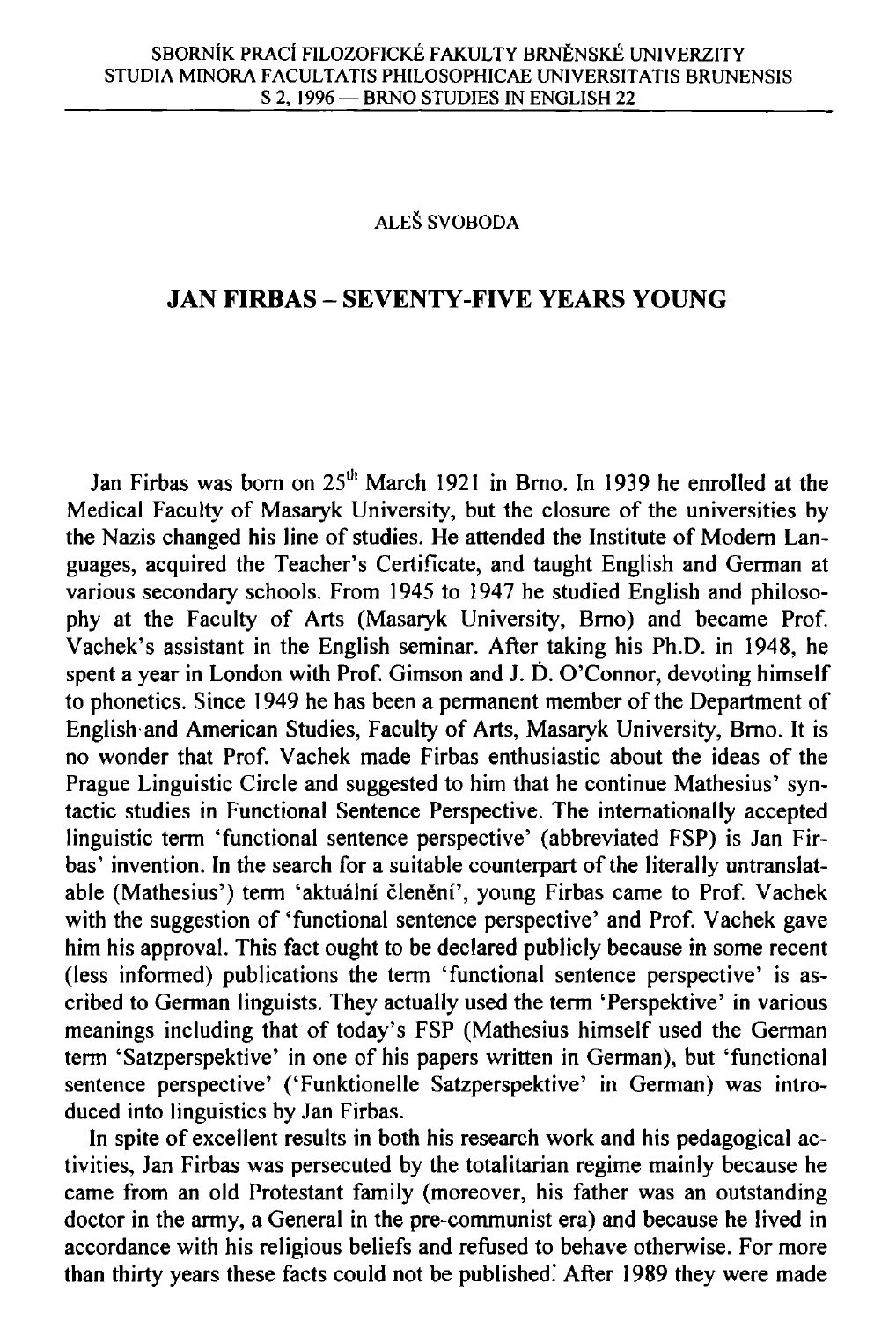publicly known on the occasion of J. Firbas' seventieth birthday in 1991. There are many good reasons for making these facts public again and again. Firstly, one passing mention can hardly put things right if only in the sphere of moral justification. Secondly, Czechs seem to be people not quite ready to learn from their own history and without a standing repetition of what was wrong in the previous regime there appears to be a new danger of disregarding the depth of knowledge, the highest qualifications and the well-meant advice of many a present-day scholar of international repute especially by ambitious self-styled personalities who may be short of time for scholarly reading but who are definitely not short of assertivity. Jan Firbas had to wait ten years for his habilitation being approved (to become an Associate Professor), and he had to wait another twenty-four years (till 1990) to become a University Professor. There are hundreds of petty manifestations of this persecution in his life, but one of them may speak for all. Being a scholar of international reputation, he submitted his thesis for the acquisition of the degree of Doctor of Sciences (the highest degree in arts and science in former Czechoslovakia) at Charles University in Prague in 1971. He was not allowed to defend his thesis, and after two years he received it back (by fast mail!) with a short letter saying that as a consequence of his 'insufficient social activity' the defence of his thesis was postponed until 1974. Nothing happened till 1978 when the Minister of Education recommended Firbas to submit his thesis again. Firbas did so, but this time it was his own faculty in Brno that left the thesis lying in the bottom drawer without giving Firbas the opportunity to defend it until the 'post-revolutionary' year of 1990 when the defence of his thesis turned into a delayed celebration of his linguistic achievements on his home ground.

In the meantime Firbas had become well-known all over the world and invitations for his lecturing abroad poured in. In 1969-70 he was a visiting professor at the University of Erlangen; in 1971 he gave a series of lectures on Functional Sentence Perspective at the Summer Linguistic Institute in Buffalo and in 1973-74 he spent a year in the Netherlands Institute for Advanced Studies at Wassenaar, where he wrote two basic studies: *The functional view of 'ORDO NATURALIS'* (BSE 13; for abbreviations see the end of the present paper), and *A study in the functional perspective of the English and the Slavonic interrogative sentence* (BSE 12). In the following years he lectured at more than thirty F uropean universities as well as in Poona and Hyderabad in India. After several years of repeated invitations by Prof. Quirk, Firbas was allowed to spend the academic year 1965-66 at University College, London. Shortly afterwards, he was awarded two honorary doctorates (Loewen and Leeds) and gave a series of lectures at thirteen (West) German universities. In 1986 (at the age of 65) he was forced to retire, but  $-$  thanks to a changed political climate  $-$  his lectures continued without interruption till 1990 when he was reinstated, appointed Professor of English, and awarded the degree of Doctor of Sciences.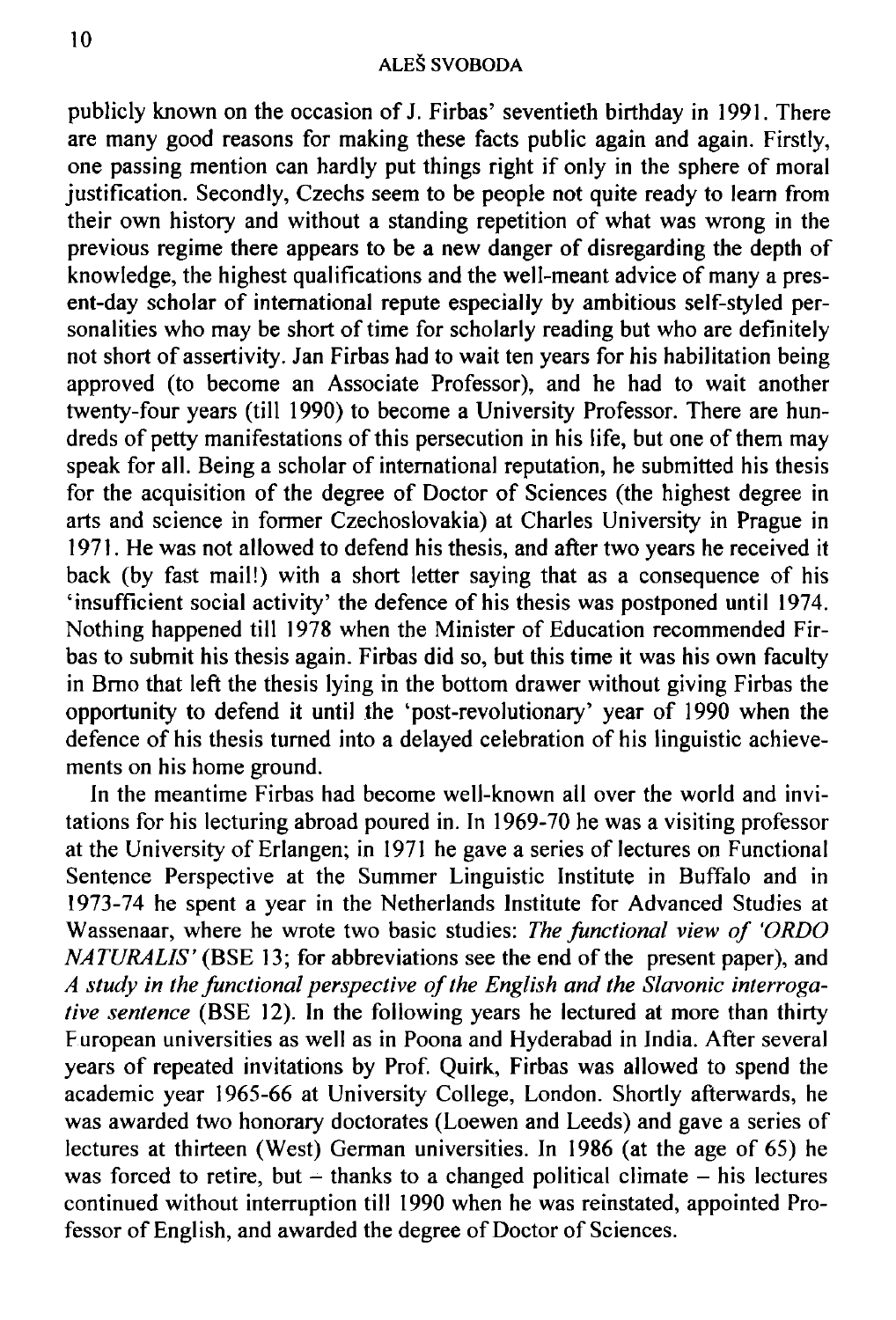Further invitations from abroad poured in. This time it was but Jan Firbas who was  $-$  in accordance with constraints on his time  $-$  to decide which of the invitations to accept and which to decline. In Britain he accepted P. Newmark's invitation to Guildford, M. Berry's to Nottingham, and G. N. Leech's to Lancaster. In the U.S., he met D. S. Worth in Los Angeles, S. Thompson at Santa Barbara and Susumo Kuno at Harvard. In Germany he visited Groningen, Leipzig and Dresden. At the Freie Universitet in Amsterdam, he participated in Prof, de Vart's special course for translators of the Bible. He also responded to Prof. Beaugrand's call and gave a course of lectures in the summer semester of 1993 at the University in Vienna. He attended a number of conferences where he was asked to act as plenary speaker or to deliver the key-note address in the workshop. The most outstanding of these are the 'Rheme Workshop' in Nottingham 1990, the Systemic Congresses in Stirling and in Gent, and the Conference in Turku 1994.

Firbas is one of very few **consistent** followers of the Prague School linguistic tradition. His intensive and extensive research into the theory and practice of Functional Sentence Perspective shows in a most convincing way that the functional structuralist approach to language is much alive even in the latter half of this century and that it has an impact on the development of modern linguistic disciplines such as text linguistics, pragmalinguistics, and syntactic typology. Firbas' theory of FSP is based on Mathesius' ideas of the functional analysis of a sentence. The starting point of a new development of the theory was Mathesius' statement about English being less susceptible to FSP than Czech. In all his work, Firbas has shown that FSP is determined, not by word order, or context, or intonation alone but by the interplay of at least the following four factors: context, semantics, linearity, and intonation (in spoken language). All these factors are present in any language, but their interplay may be different in different languages. Seen in this light, English (or any other language examined so far) is not less susceptible to FSP than Czech, but the outcome of the interplay of factors is  $-$  at least partly  $-$  signalled by other linguistic means.

In order to show the interplay of factors, Firbas had to subject them to a thorough analysis and to describe them in detail. Apart from delicate word-order studies in the broad sense of the word, i.e., studies of the linearity of linguistic elements or units, he introduced his version of semantic scales, or  $-$  in his latest terminology – the scales of dynamic semantic functions (the Presentation Scale: **SETTING - PRESENTATION - PHENOMENON PRESENTED;** the Quality Scale: **(SETTING) - QUALITY BEARER - QUALITY - SPECIFICATION(S)),** he further described the complexities of context (verbal, situational, and experiential), and he threw new light on the function of intonation in FSP. The detectable results of the interplay of factors  $-$  the degrees of communicative dynamism conveyed by the separate elements of an utterance – enabled him to make the rough division of the sentence into **THEME - (TRANSITION -) RHEME** more refined. His pluripartition of a sentence has an enormous range of applicability and will  $-$  no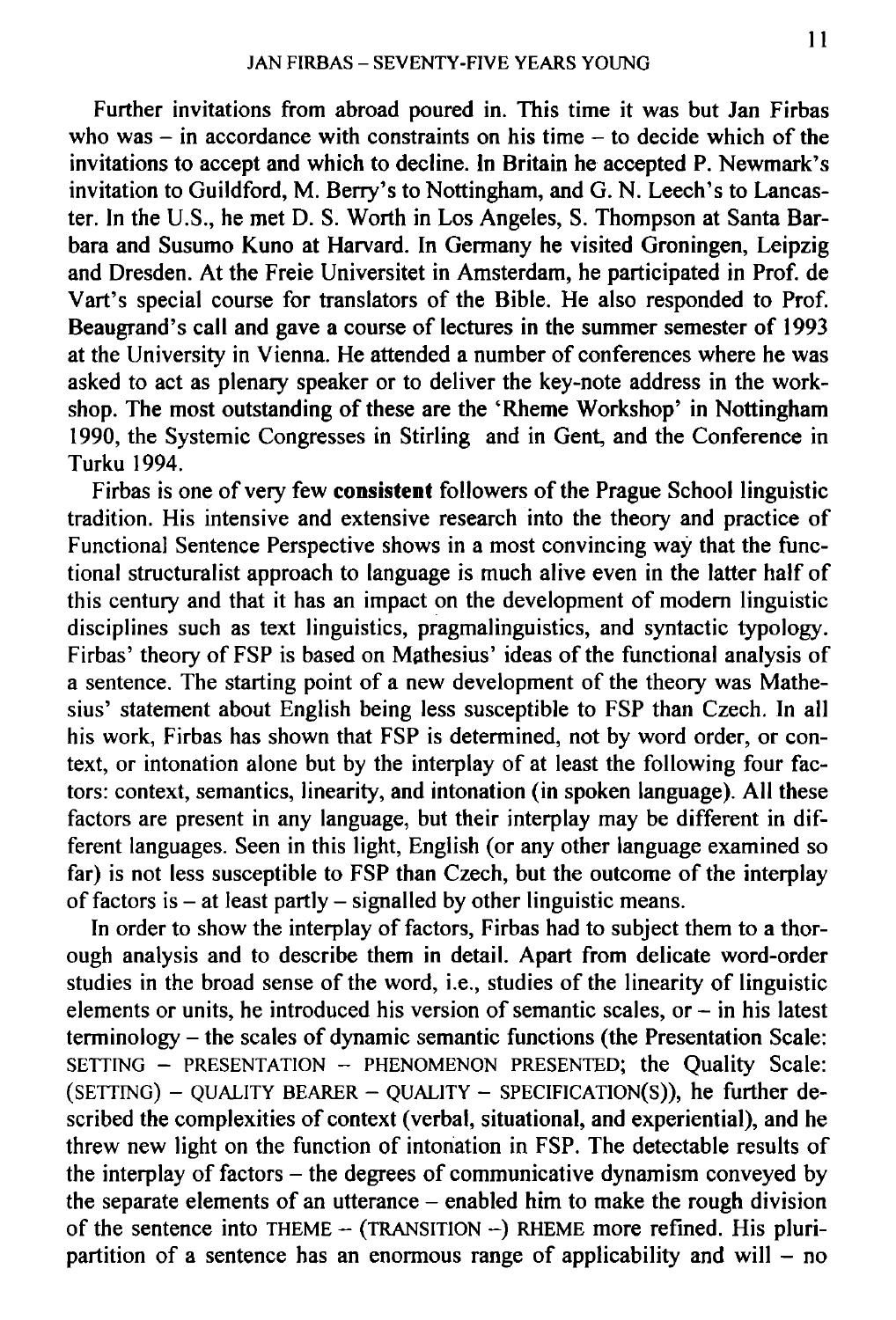doubt - substantially contribute to the functional analysis of less traditionally structured languages.

Clear contours of Firbas' theory of FSP can be seen as early as mid fifties. Since then he has published over 130 papers on FSP, most of them written in English. (For his bibliography see BSE 14, 1981, and the present volume.) His work is represented by the perpetual alternation of general and specific studies, the former enriching the theory, the latter applying it to separate language phenomena. Let us mention some of them, at least: *K otdzce nezdkladovych podmetii* v *soucasne anglictine,* CMF 39, 1957, republished as *Non-thematic subjects in Contemporary English,* TLP 2, 1966), *Some thoughts on the function of word order in Old English and Modern English* (SPFFBU A5, 1958), *Thoughts on the communicative function of the verb in English, German and Czech* (BSE 1, 1959), *More thoughts on the communicative function of the English verb*  (SPFFBU A7, 1959), *On the communicative value of the Modern English finite verb* (BSE 3, 1961), *From comparative word-order studies* (BSE 4, 1964), *On the prosodic features of the Modern English finite verb-object combination as means of FSP* (BSE 8, 1969), *On the thematic and the non-thematic section of the sentence* (Style and Text, Stockholm 1975), *On existence/appearance on the scene in FSP* (PSE 16, 1975). The two major studies dealing with 'ordo naturalis' and with 'interrogative sentences' were mentioned above. In the latter half of the eighties, Firbas focused his attention on intonation and emotiveness, which resulted in the following three studies: *Thoughts on FSP, intonation and emotiveness, part one and part two* (BSE 16, 1985, and BSE 17, 1987), and *Degrees of communicative dynamism and degrees of prosodic prominence* (BSE 18, 1990).

In the last five years Prof. Firbas seems to have doubled his research activities and his scholarly effort. He has always been a diligent researcher who proceeds step by step to his ultimate aim  $-$  to find the way the language functions and to find the best way to deliver his knowledge to other linguists, but since 1991 he has made huge strides in both respects. First of all, he published a monograph entitled *Functional sentence perspective in written and spoken communication* (Cambridge University Press, 1992), in which he offers his FSP theory in its entirety, giving a sufficient number of examples as well as supplying further food for thought. This book enables the reader to rely on one source only, and saves him much time originally spent by looking for the references in various linguistic journals, collections of papers, and irregular 'Festschriften'. Secondly, Firbas has brought his terminology, his argumentation, and his way of FSP analyses to such level of linguistic precision at which the results can be doubted only by people who  $-$  in the endeavour to be clever as quickly as possible - read every tenth line of scholarly papers with the (self-conscious) hope that they are able to fill in the highly sophisticated ideas by themselves. (This remark is made here quite deliberately, because it is not difficult to prove that most of the critics of the FSP theory do not care to make themselves sure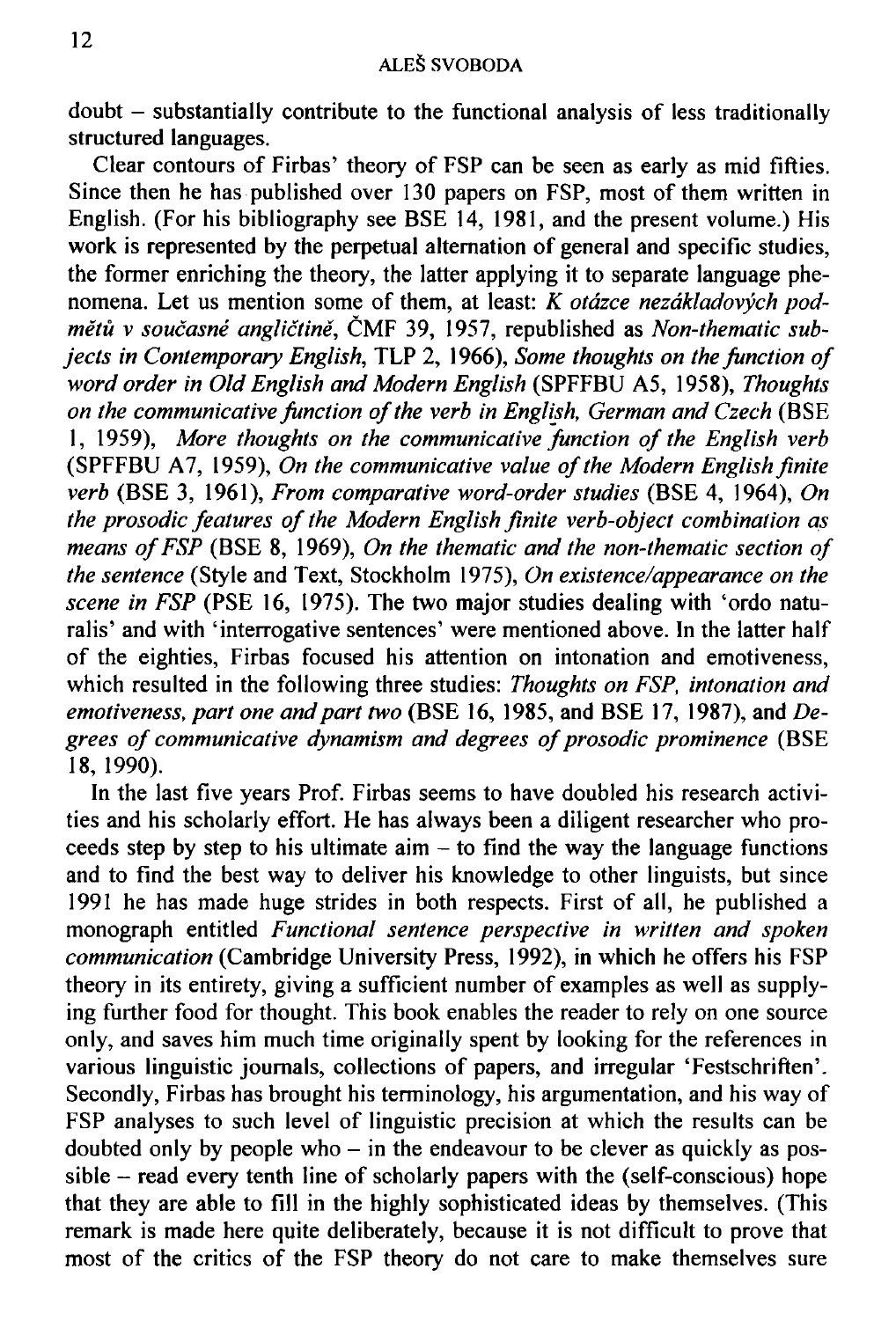whether certain statements made by Firbas were (grammatically and notionally) positive or negative.)

One of the striking features of J. Firbas' research activities in the 1990's is his comparative study of biblical translations. This topic is by no means new to Firbas. In fact he started with word-order studies of the (Old English and other) translations of biblical texts as early as the 1950's, but in the years to come the possibilities of publishing the results of this type of research were considerably restricted. After 1989, however, nothing stood in the way of publishing the comparative biblical studies and giving lectures on contrastive biblical translatology. Firbas, of course, deals with the translation of the Bible in the light of FSP, but his achievements reach far beyond the FSP boundaries. Firbas actually works with dozens of translations (e.g., in one of his papers he compares twenty-six different versions of the same text), more than a dozen languages and dozens of editions of the Bible in both the synchronic and the diachronic dimension. He works with texts that he himself has read, studied, analysed, and interpreted dozens, maybe hundreds of times throughout his life, so his conclusions are based, not on a one-time narrow linguistic analysis of a given text, but on a hundred-time philosophical, religious, sociological, psychological, lexical, and multi-contrastive syntactic analysis enriched by that of FSP. This is why the results - although presented as those of FSP - reach far beyond the sphere of strictly linguistic analysis and aim at the solution of some intricate questions posed in the translation and the interpretation of such multidimensional texts as appear in the Bible.

This broad range of the applicability of Firbas' FSP analyses has been recently demonstrated by 'secular' texts as well. Firbas has always exemplified his ideas by long stretches of texts because he has always tried to make the reader well aware of the fact that functional **sentence** perspective is first of all about **text** in the widest sense of the word, but it is definitely his recent analyses that display the full repertory of his FSP devices to analyse the text in the true Prague School way of applying both the structural and the functional aspects to the widest range of phenomena. The limited scope of the present paper does not give the possibility to go into detail. The reader may judge for himself by going through such Firbas' papers as *On the Thematic and the Rhematic Layers of a Text* (in Warvik et al.: *Organization in Discourse, Proceedings from the Turku Conference,* 1995), *Retrievability Span in Functional Sentence Perspective*  (BSE 21, 1995), or *Mobility of clause constituents and functional sentence perspective* (in Partee, B. H. and P. Sgall (eds.): *Discourse and Meaning,* John Benjamin, 1996).

The topics covered by the latest publications are theme, thematicity, retrievable/irretrievable information, retrievability, retrievability span, referent, co-referentiality, co-referential string, hypertheme, distance bridging, and a number of others related to them. The outcome of the research in the field of the above notions is a new, both theoretically and statistically founded, approach to